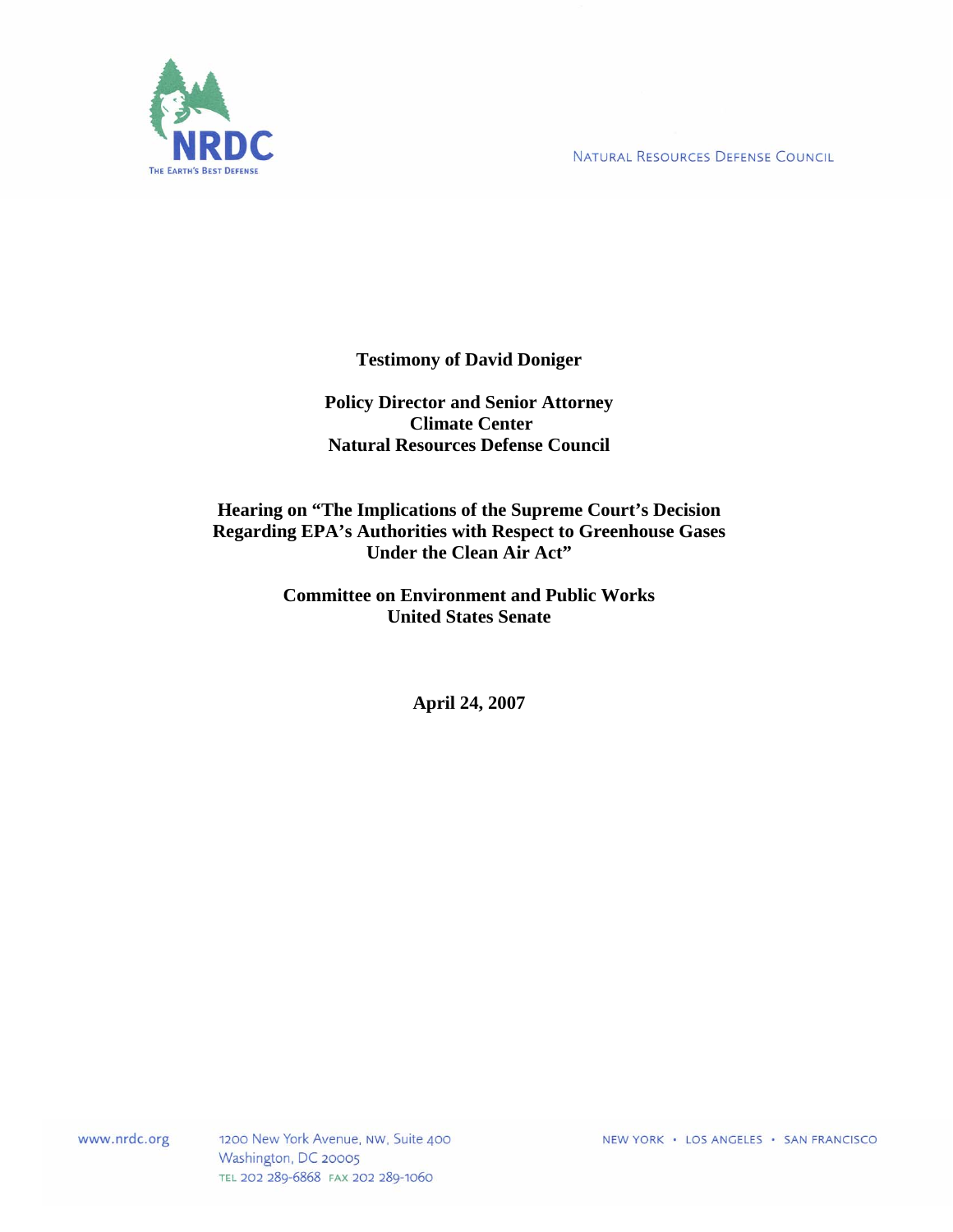Madame Chairman, members of the Committee, thank you for the opportunity to testify today on *Massachusetts v. EPA,* the Supreme Court's decision upholding the Environmental Protection Agency's authority to regulate global warming pollution under the Clean Air Act. I am policy director and senior attorney for the Natural Resources Defense Council's Climate Center. I represent NRDC and its 1.2 million members and supporters in the *Massachusetts* case and in related global warming litigation. I work closely with the broad coalition of states, cities, and environmental organizations engaged in these cases. In the 1990s, I served as director of climate change policy in the EPA air office, under Carol Browner.

We began this case during the coldest part of the Little Ice Age in global warming policy in Washington. The President had broken his campaign pledge to control carbon dioxide. The Congress was inactive. The states were not yet moving. Yet the science was growing ever clearer on the dangers of global warming, and the nation's Clean Air Act already empowered the government to react to that science. When the Bush Administration tried to nail this door permanently closed, our coalition of states, cities, and environmental organizations took the last step available, appealing to the independent third branch to uphold our nation's laws.

The Supreme Court's April 2nd decision in *Massachusetts v. EPA* repudiates the Bush Administration's legal strategy for doing nothing on global warming. The nation's highest court set the White House straight: Carbon dioxide is an air pollutant. EPA has – and has always had – the power and responsibility to start cutting the pollution that is wreaking havoc with our climate. We need EPA to act *now*.

The Court's decision has four immediate game-changing consequences:

First, Administrator Johnson now must decide afresh whether to set greenhouse gas emission standards for new motor vehicles under Section 202 of the Clean Air Act. The Court clearly stated that this decision must be based on the science, and the science only:

Under the clear terms of the Clean Air Act, EPA can avoid taking further action only if it determines that greenhouse gases do not contribute to climate change or if it provides some reasonable explanation as to why it cannot or will not exercise its discretion to determine whether they do.<sup>[1](#page-1-0)</sup>

The Court rejected all of the Administration's "laundry list of reasons not to regulate" – preferences for voluntary action, concerns about piecemeal regulation, claimed interference with foreign policy. No, the Court said, the decision must be made on the science only: "To the extent that this constrains agency discretion to pursue other priorities of the Administrator or the President, this is the congressional design."<sup>[2](#page-1-1)</sup>

<sup>&</sup>lt;sup>1</sup> 127 S.Ct. 1438, 1462 (2007).

<span id="page-1-1"></span><span id="page-1-0"></span> $^2$  *Id.*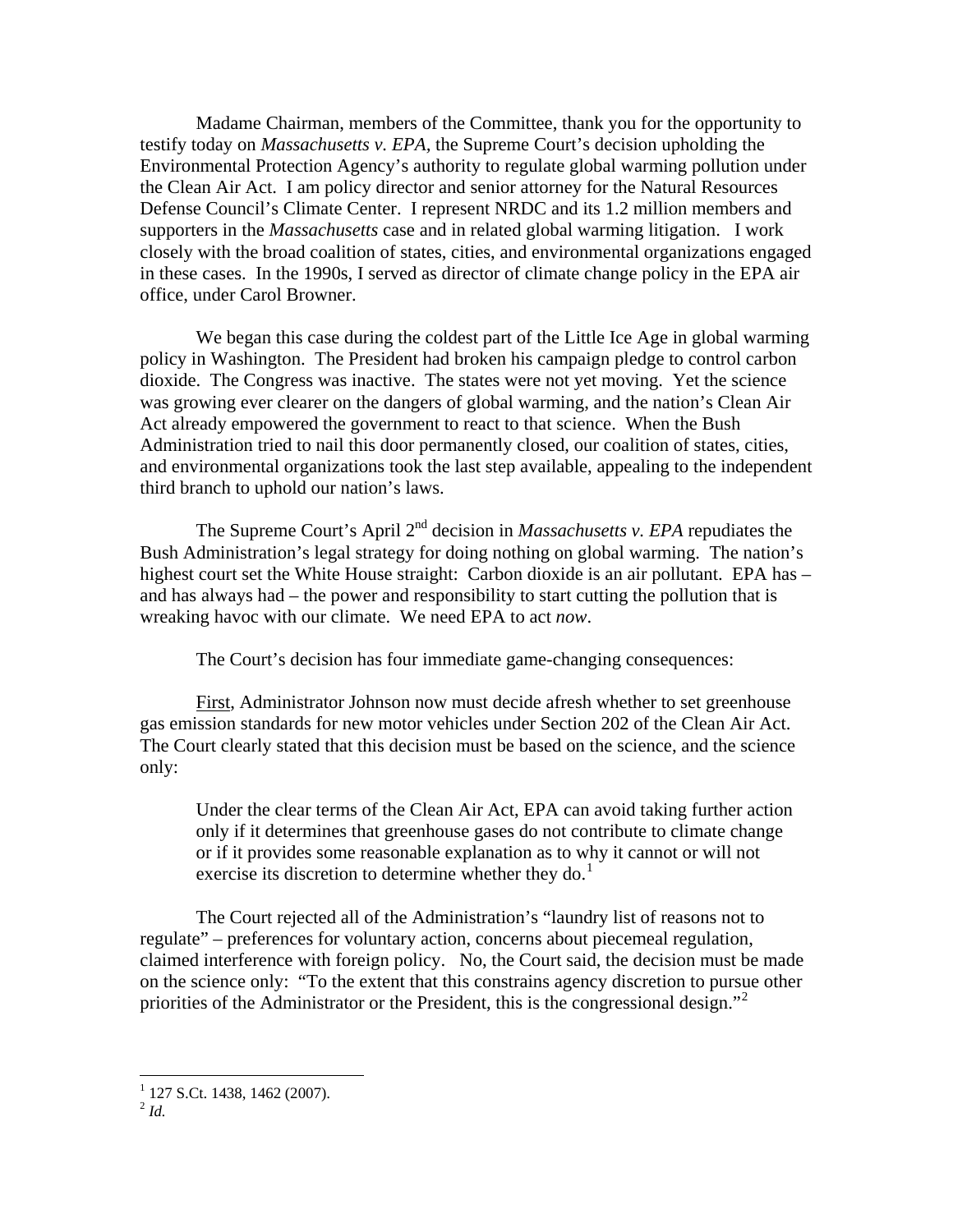The Court was especially clear that "while the President has broad authority in foreign affairs, that authority does not extend to the refusal to execute domestic laws."<sup>[3](#page-2-0)</sup> The Court also observed that while economic considerations figure into the level and timing of standards under the Clean Air Act, they are not relevant to determining the *need*  for such standards.<sup>[4](#page-2-1)</sup>

The Court found that "EPA has not identified any congressional action that conflicts in any way with the regulation of greenhouse gases from new motor vehicles."<sup>[5](#page-2-2)</sup> Specifically, the Court found no conflict with the Energy Policy and Conservation Act, under which the Corporate Average Fuel Economy (CAFE) standards are set: "[T]hat DOT sets mileage standards in no way licenses EPA to shirk its environmental responsibilities. EPA has been charged with protecting the public's "health" and "welfare," . . . a statutory obligation wholly independent of DOT's mandate to promote energy efficiency."<sup>[6](#page-2-3)</sup>

Given the Administration's embrace of the Intergovernmental Panel on Climate Change (IPCC) – more than 90 percent certainty that anthropogenic emissions are causing global warming – it is difficult to imagine how Administrator Johnson could not now conclude that vehicular emissions of these pollutants are contributing to climate change. He must act, and now.

Since the Supreme Court's decision, however, the Administration has made statements that give reason for concern about their intentions to comply with the Court's decision. On April 3<sup>rd</sup>, while acknowledging that the Court's decision is "the new law of the land," President Bush himself went right back to the well of extraneous considerations that the Court one day before had declared illegal: research, voluntary action, waiting for other countries to  $act.^7$  $act.^7$  Administrator Johnson sounded the same notes at a press conference on April  $10^{th}$ . And Council on Environmental Quality Chairman James Connaughton declared the Court's decision "somewhat moot" and "inconsequential" because "the President is already committed to regulatory action" – by which he meant that the Administration had *asked Congress for new laws* on fuel economy and alternative fuels.<sup>[8](#page-2-5)</sup>

This Committee will no doubt hear about a long list of voluntary programs and initiatives. Some of EPA's programs, such as EnergySTAR labeling, have brought about real changes in the energy-consuming products we purchase. Other programs, such as the Asia-Pacific Partnership (on which I have testified before), are utterly ineffective efforts just to look busy.

<span id="page-2-2"></span>

<span id="page-2-3"></span>

<span id="page-2-1"></span><span id="page-2-0"></span><sup>&</sup>lt;sup>3</sup> *Id.* at 1462-63.<br>
<sup>4</sup> *Id.* at 1461.<br>
<sup>6</sup> *Id.* at 1462.<br>
<sup>7</sup> [http://www.whitehouse.gov/news/releases/2007/04/20070403.html.](http://www.whitehouse.gov/news/releases/2007/04/20070403.html)

<span id="page-2-5"></span><span id="page-2-4"></span><sup>&</sup>lt;sup>8</sup> Jeff Bernard (AP), "Rulings Go Against Bush Administration," *Casper Star-Tribune* (Apr. 18, 2007) (attached).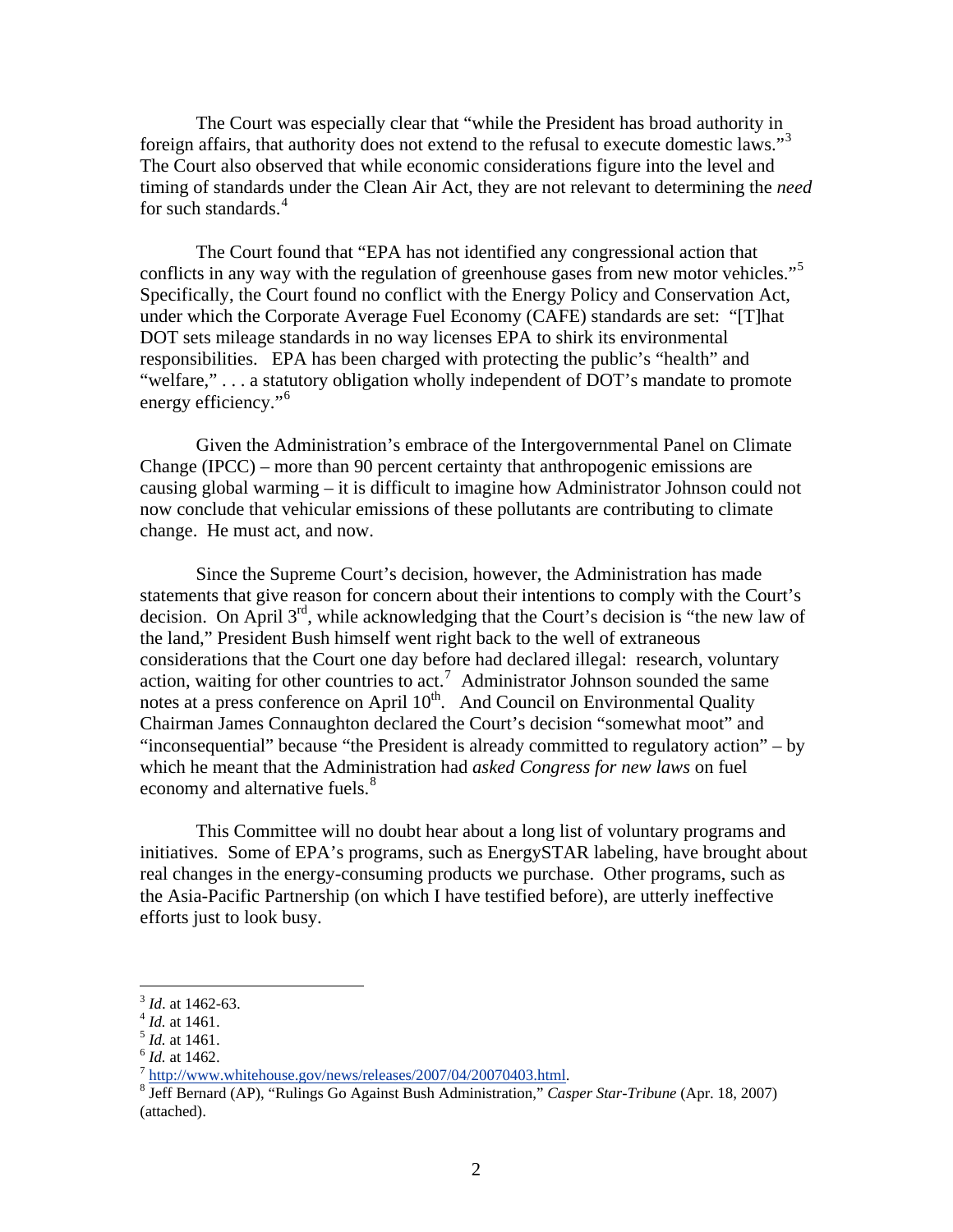Altogether, these voluntary efforts have failed to stop the steady growth in U.S. emissions, which has continued during the Bush years at the same rate as in the prior decade – about 14 percent per decade. The Administration cloaks its statistics in the deceptive metric of "emissions intensity." Celebrating improvements in emissions intensity is like a dieter's claiming victory when he succeeds only in slowing his weight gain.

This Committee has a special role and responsibility to hold Administrator Johnson's feet to the fire. Demand that Mr. Johnson give you a specific schedule for determining that vehicles' heat-trapping emissions are in fact contributing to global warming. Do not accept procedural dodges and delays. There is no more legal basis, and no more time, for these lame excuses.

 Second, and equally important, the *Massachusetts* decision removes the major obstacle to *state* initiatives, led by California, to cut global warming pollution from vehicles. California and 11 other states – Connecticut, Maine, Maryland, Massachusetts, New Jersey, New York, Oregon, Pennsylvania, Rhode Island, Vermont, and Washington – have adopted clean car standards to cut heat-trapping emissions by 30 percent by model year 2016. Arizona and New Mexico – and perhaps others – will soon join. Together, these states account for more than a third of the U.S. vehicle market. The Clean Air Act allows California to set its own air pollutant standards, provided only that it gets a routine waiver from EPA. California asked for the waiver nearly 16 months ago, but EPA has been dragging its feet.

I welcome Administrator Johnson's recent commitment to Governor Schwarzenegger that he will now allow the waiver process to start, and that EPA will soon publish a notice scheduling the required hearing. But the Administrator has declined to give California any schedule for making the waiver decision itself. The standards apply starting in the 2009 model year, which is fast approaching. This Committee should demand a clear and near-term deadline from Administrator Johnson for his decision. It is time for the Administration to stop stalling and get out of California's way.

Third, the Supreme Court's decision has implications for other pending global warming litigation. At the top of the list is a parallel case on power plants. A coalition of states and environmental organizations has challenged EPA's refusal to add a  $CO<sub>2</sub>$ emission standard to the new source performance standards and emission guidelines for new and existing power plants under Section 111 of the Clean Air Act in a case called New York v.  $EPA^{\{5\}}$  EPA's sole reason for refusing to regulate was the claim that it had no legal authority to control  $CO<sub>2</sub>$  – the very issue now settled by *Massachusetts*. The D.C. Circuit stayed that case pending the Supreme Court's decision, and now we intend to seek an immediate reversal of the EPA position.

So Administrator Johnson now will also have to decide whether  $CO<sub>2</sub>$  emissions from power plants contribute to global warming. Again, based on the clear scientific

<span id="page-3-0"></span><sup>&</sup>lt;sup>9</sup> No. 06-1322 (D.C. Cir.)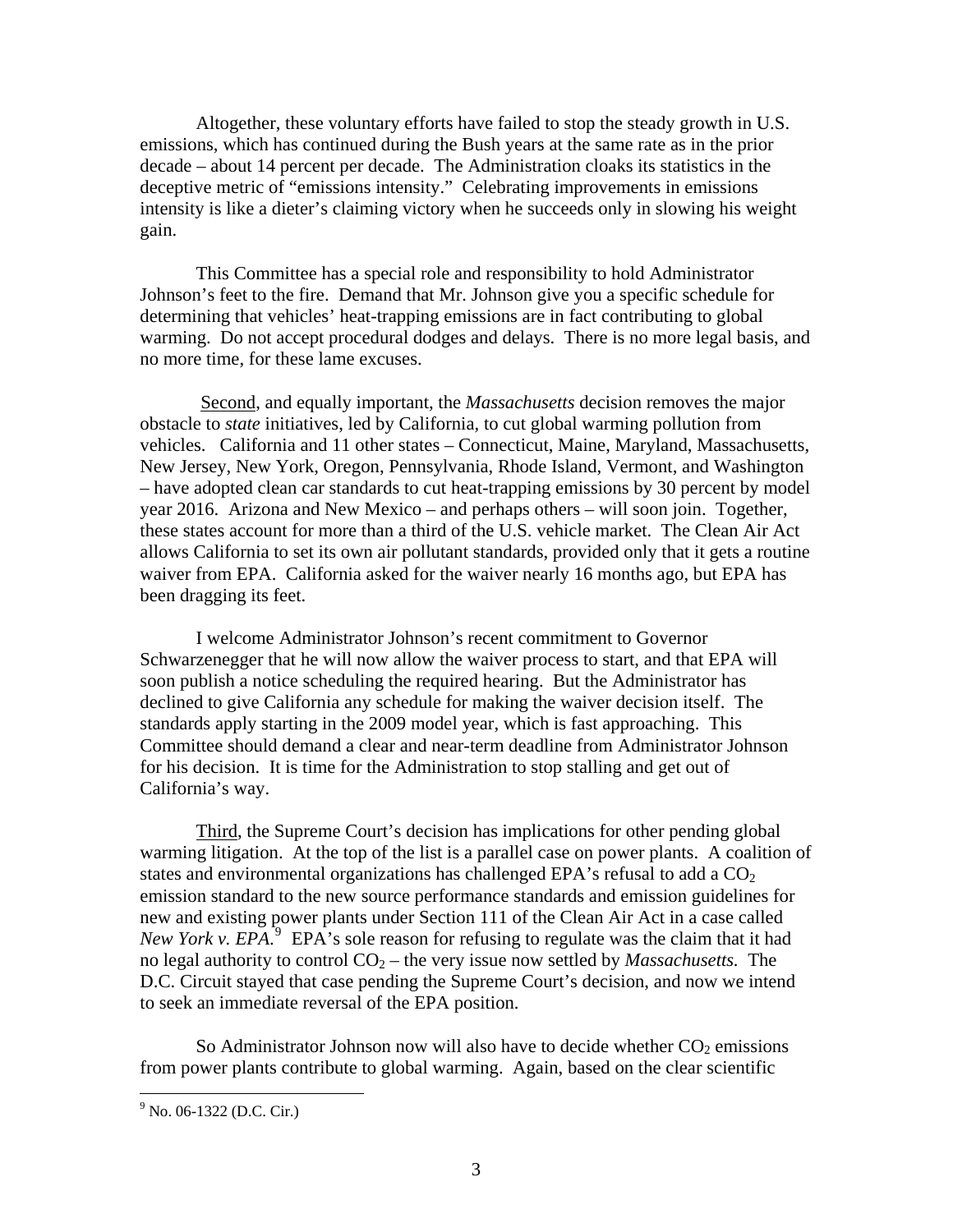evidence, we cannot see how he could reach any other conclusion. As with vehicles, Administrator Johnson must act on power plants, and now. We hope this Committee will press him for action here too.

The *Massachusetts* decision will very helpfully affect other cases also. It knocks the legs out from under cases brought by the auto industry in California, Vermont, and Rhode Island, alleging that those states lack Clean Air Act authority to set clean car standards, and alleging conflict with the CAFE standards. *Massachusetts* also strengthens the states' position in *Connecticut v. American Electric Power*, a case pending in the Second Circuit Court of Appeals. In that case, eight states, New York City, and two land conservation trusts allege that the five electric power companies with the highest  $CO<sub>2</sub>$  emissions are creating a public nuisance. Their theory stems directly from *Georgia v. Tennessee Copper,*[10](#page-4-0) the case relied on by the Supreme Court in *Massachusetts* to buttress states' standing and states' right to go to federal court to abate pollution outside their borders.

Fourth, and most important, the Supreme Court's decision has added new momentum to the legislative process. Even before April  $2<sup>nd</sup>$ , the legislative kettle was nearing a boil. Since Hurricane Katrina, and since the November elections, public sentiment has shifted dramatically on global warming. Congress's new leaders and committee chairs have expressed the strong commitment to pass comprehensive global warming legislation. Many forward-looking business leaders have come forward to embrace the desirability – or at least the inevitability – of new legislation. Perhaps motivated by the prospect that this Administrator – or the next one – will use his Clean Air Act powers, even more industry leaders are coming to the table now to help hammer out new global warming legislation. As they say, "If you're not at the table, you're on the menu."

NRDC supports placing every ounce of pressure you can on the Administration to faithfully execute the existing law of the land. The actions already within EPA's power would take a big bite out of global warming. At the same time, we also support enactment of new economy-wide legislation to comprehensively address global warming.

In NRDC's view, solving global warming requires three things:

- A mandatory declining cap on national emissions that starts cutting emissions now and reduces them by 80% by 2050.
- Performance standards for vehicles, fuels, and power plants, as well as buildings, appliances, and other equipment – to quickly deploy today's emission-cutting technology and promote rapid development of tomorrow's.
- Incentives drawn mainly from the value of emissions allowances to promote new technology, to protect consumers (especially low-income

<span id="page-4-0"></span> $10$  206 U.S. 230 (1907).